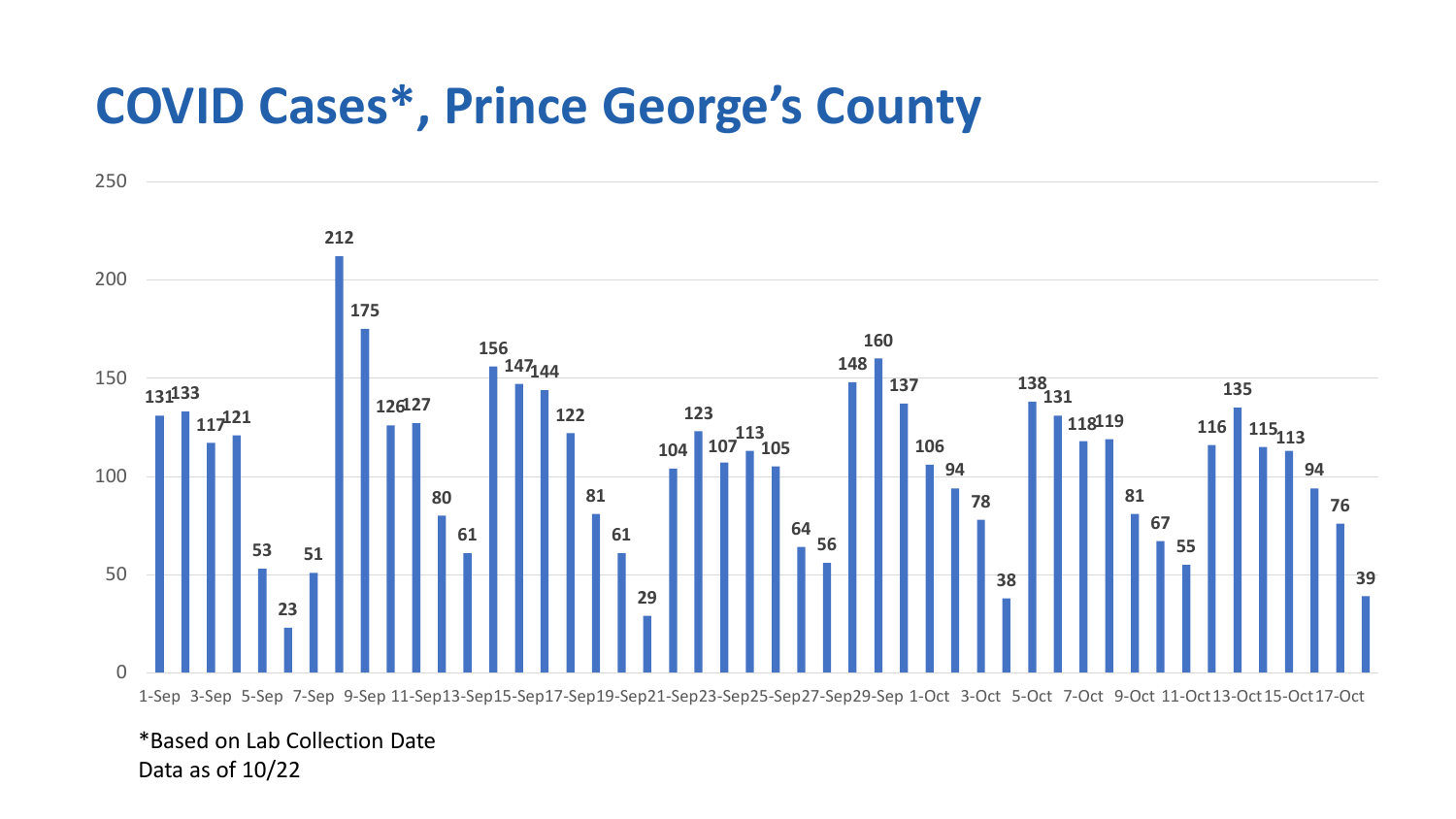## **COVID Average Daily Case Rate\* (last 14 days)**

**Prince George's County Average New Cases per 100,000 population**



\*Based on Lab Collection Date Data as of 10/22